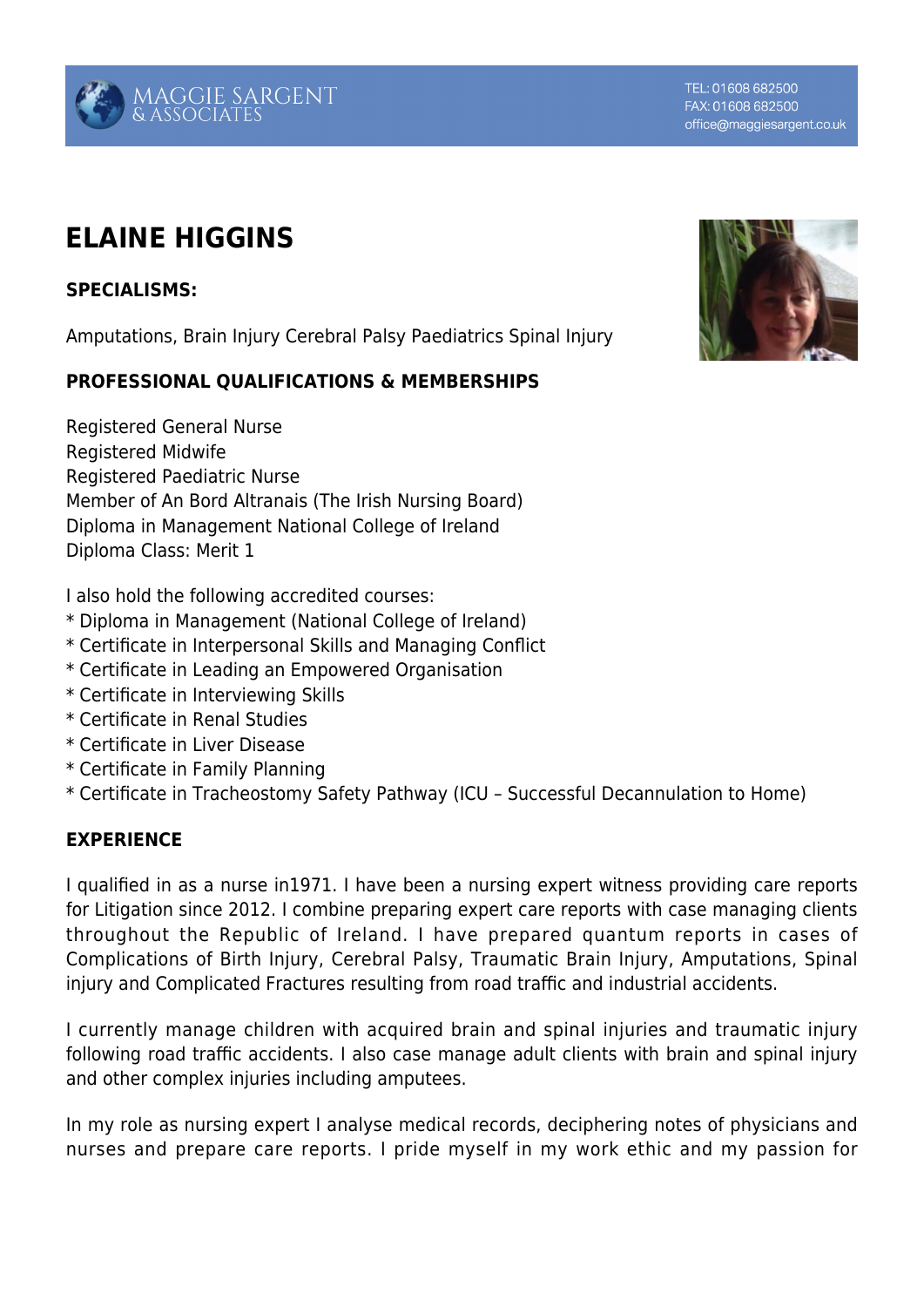

healthcare providing a high standard of care to all people.

On the completion of my nurse training in 1971 I took up a position as a staff nurse in general and neurosurgery at Our Lady's Hospital. I gained vast experience in the field of acute neurology care and rehabilitation following catastrophic injuries including brain spinal and amputees.

I completed my paediatric training at Our Lady's Children's Hospital, Dublin. Following the completion of my training I completed my general training in St. James's Hospital, Dublin followed by midwifery training at the National Maternity Hospital, Dublin.

Later I transferred to a 25-bed acute medical ward specialising in acute medical nursing, caring for children with cerebral palsy, epilepsy, acute and chronic, respiratory conditions, endocrine and renal diseases.

Acting as shift leader I was responsible for mentoring and monitoring student nurses both inhouse and on secondment.

In 2001 I was appointed night superintendent where my duties involved providing professional managerial leadership. This involved the supervision of all night personnel, ensuring that both the high standard of patient care was maintained and the training requirements of student nurses were fulfilled. I was also involved in the counselling, support and guidance of patients, parents and colleagues alike.

From 2002 to 2006 I worked as a clinical nurse manager in nursing administration where I was responsible for the planning, implementation and delivery of an effective service to the prescribed standards in assigned areas, ensuring the well-being of patients, clients and staff.

In 2006, I was promoted to assistant director of nursing and I held this extremely challenging position for some years. Here I played a key role in nursing management within the hospital, where I provided professional, managerial and nursing leadership, ensuring safe and effective care was delivered to patients and carers. This role also involved organising the emergency admissions of critically ill patients and also the emergency transfer of patients to hospitals in the United Kingdom and Sweden for treatment that was not available in Ireland.

I was also responsible for the effective management of clinical risk management and ultimately accountable for all nurses within the hospital.

For the last four years I have worked with Community Case Management Services as a Senior Case Manager and I have been able to transfer those skills, while increasing my caseload of